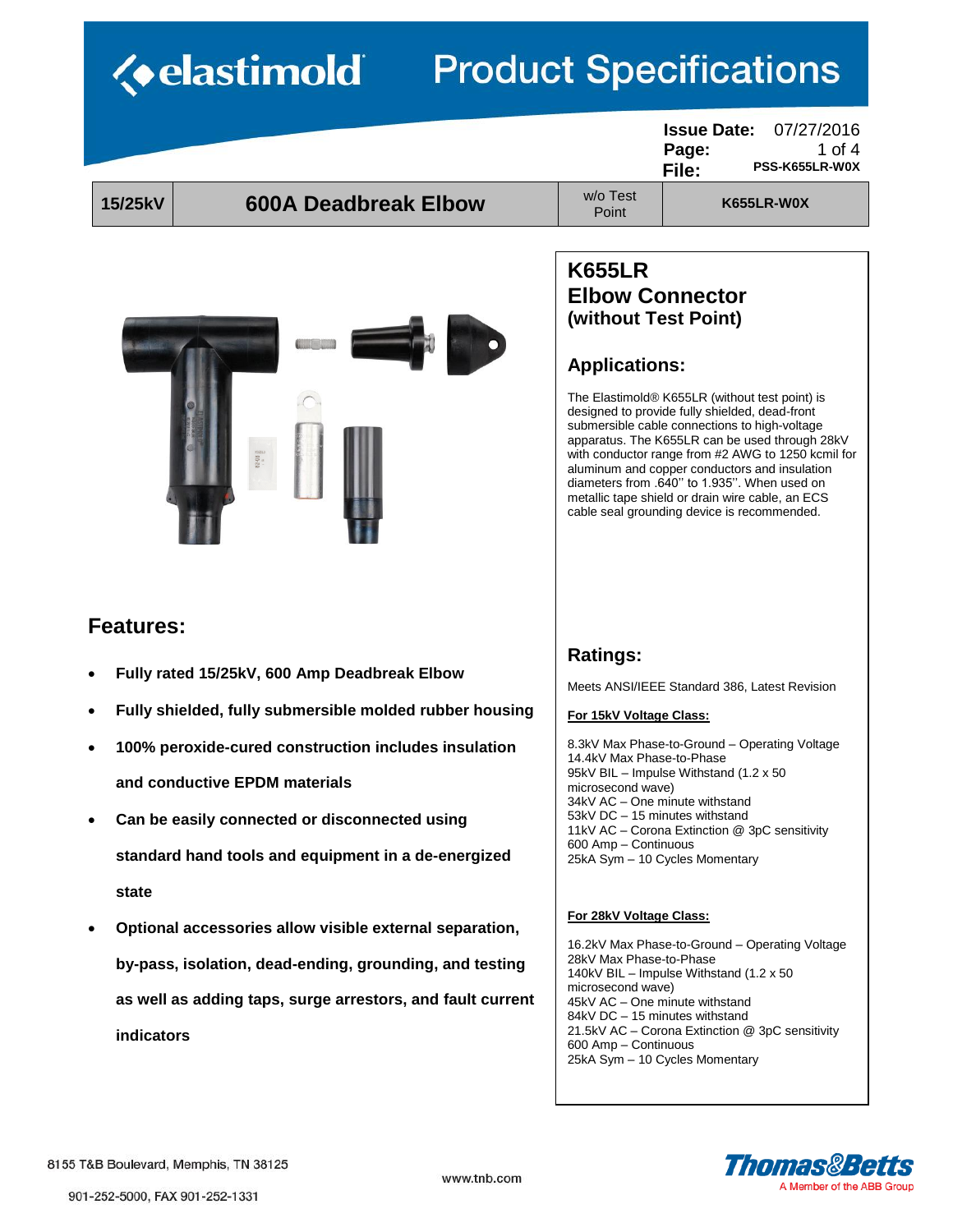# **Execution of the Second Services Product Specifications**

|                    |                                                                                                                     |                         |                                                                        |                                |                                |                                   |                               |                                                                                                     |                                    | Page:<br>File:       | <b>Issue Date:</b>                                                                                                                                                                                                                                               | 07/27/2016<br>2 of 4<br>PSS-K655LR-W0X |                      |
|--------------------|---------------------------------------------------------------------------------------------------------------------|-------------------------|------------------------------------------------------------------------|--------------------------------|--------------------------------|-----------------------------------|-------------------------------|-----------------------------------------------------------------------------------------------------|------------------------------------|----------------------|------------------------------------------------------------------------------------------------------------------------------------------------------------------------------------------------------------------------------------------------------------------|----------------------------------------|----------------------|
|                    | 15/25kV                                                                                                             |                         |                                                                        | <b>600A Deadbreak Elbow</b>    |                                |                                   |                               |                                                                                                     | w/o Test<br>Point                  |                      | <b>K655LR-W0X</b>                                                                                                                                                                                                                                                |                                        |                      |
|                    | INTERFACE THAT<br>CONFORMS TO ANSI<br>Std. 386, Fig.11                                                              | 12.7mm                  | 10.36"<br>263,1mm<br><b>BUSHING</b><br>$0.50''$ DATUM 5.97"<br>151,6mm |                                | 3.38"DIA.<br>85,9mm<br>H.      |                                   | Step 2                        | Step 1 (W)<br>Determine the insulation diameter of the cable.<br>the catalog number.<br>Step $3(X)$ |                                    |                      | Select the insulation letter code that best straddles the insulation<br>diameter from W table below. Insert code into catalog number.<br>Choose the proper connector material type and insert it into<br>Choose the proper compression lug code according to the |                                        |                      |
| 13.00''<br>330,2mm |                                                                                                                     |                         | $\frac{3.83''}{97,3mm}$ -<br><b>K655LR</b>                             |                                | Universal Al<br>CU<br>Bi-metal | 0<br>$\overline{\mathbf{2}}$<br>5 | <b>XXX Code</b>               | catalog number.                                                                                     | Example:<br>.950" is K655LR-H0270. |                      | conductor size from the Conductor Code Table. Insert code into<br>The ordering number for a 600 Amp Elbow<br>Connector for a 4/0 compressed, 175 mil wall<br>cable with an insulation diameter of .865" to                                                       |                                        |                      |
|                    |                                                                                                                     | <b>Cable Insulation</b> |                                                                        | <b>Cable Insulation</b>        |                                |                                   |                               | <b>AWG or kcmil</b>                                                                                 |                                    | mm <sub>2</sub>      |                                                                                                                                                                                                                                                                  | Connector Only                         |                      |
|                    |                                                                                                                     | Diameter in inches      |                                                                        | <b>Diameter in millimeters</b> |                                |                                   | Code<br>$\boldsymbol{\times}$ | Strand./                                                                                            | Solid/                             | Compact              | Universal                                                                                                                                                                                                                                                        | Copper                                 | Bi-metal             |
|                    | MIN.                                                                                                                | MAX.                    | MIN.                                                                   | MAX.                           | <b>Symbol</b><br>for W         |                                   | 210                           | Compr.                                                                                              | Compact<br>$\overline{2}$          |                      | Aluminum                                                                                                                                                                                                                                                         | 03702210                               |                      |
|                    | 0.640                                                                                                               | 0.820                   | 16.256                                                                 | 20.828                         | F                              |                                   | 220                           | 2                                                                                                   | $\mathbf{1}$                       | 35                   | 03700210<br>03700220                                                                                                                                                                                                                                             | 03702220                               | 04601210<br>04601220 |
|                    | 0.760                                                                                                               | 0.950                   | 19.304                                                                 | 24.130                         | G                              |                                   | 230                           | $\mathbf{1}$                                                                                        | 1/0                                | 50                   | 03700230                                                                                                                                                                                                                                                         | 03702230                               | 04601230             |
|                    | 0.850                                                                                                               | 1.050                   | 21.590                                                                 | 26.670                         | н                              |                                   | 240                           | 1/0                                                                                                 | 2/0                                |                      | 03700240                                                                                                                                                                                                                                                         | 03702240                               | 04601240             |
|                    | 0.980                                                                                                               | 1.180                   | 24.892                                                                 | 29.972                         | J                              |                                   | 250                           | 2/0                                                                                                 | 3/0                                | 70                   | 03700250                                                                                                                                                                                                                                                         | 03702250                               | 04601250             |
|                    | 1.090                                                                                                               | 1.310                   | 27.686                                                                 | 33.274                         | K                              |                                   | 260                           | 3/0                                                                                                 | 4/0                                | 95                   | 03700260                                                                                                                                                                                                                                                         | 03702260                               | 04601260             |
|                    | 1.180                                                                                                               | 1.465                   | 29.972                                                                 | 37.211                         | L                              |                                   | 270                           | 4/0                                                                                                 | 250                                | 125                  | 03700270                                                                                                                                                                                                                                                         | 03702270                               | 04601270             |
|                    | 1.280                                                                                                               | 1.430                   | 32.512                                                                 | 36.322                         | <b>LM</b>                      |                                   | 280                           | 250                                                                                                 | 300                                |                      | 03700280                                                                                                                                                                                                                                                         | 03702280                               | 04601280             |
|                    | 1.370                                                                                                               | 1.630                   | 34.798                                                                 | 41.402                         | M                              |                                   | 290                           | 300                                                                                                 | 350                                | 150                  | 03700290                                                                                                                                                                                                                                                         | 03702290                               | 04601290             |
|                    | 1.515                                                                                                               | 1.780                   | 38.481                                                                 | 45.212                         | N                              |                                   | 300                           | 350                                                                                                 | 400                                | 185                  | 03700300                                                                                                                                                                                                                                                         | 03702300                               | 04601300             |
|                    | 1.725                                                                                                               | 1.935                   | 43.815                                                                 | 49.149                         | P                              |                                   | 310                           | 400                                                                                                 | 450                                | 240                  | 03700310                                                                                                                                                                                                                                                         | 03702310                               | 04601310             |
|                    |                                                                                                                     |                         | Each kit contains the following:                                       |                                |                                |                                   | 320                           | 450                                                                                                 | 500/550                            |                      | 03700320                                                                                                                                                                                                                                                         | 03702320                               | 04601320             |
|                    |                                                                                                                     |                         |                                                                        |                                |                                |                                   | 330                           | 500                                                                                                 | 600                                | 250/300              | 03700330                                                                                                                                                                                                                                                         | 03702330                               | 04601330             |
|                    |                                                                                                                     |                         |                                                                        |                                | 340                            | 550                               | 650                           |                                                                                                     | 03700340                           | 03702340             | 04601340                                                                                                                                                                                                                                                         |                                        |                      |
|                    | Elbow connector housing<br>K655BLR<br>1<br>03700XXX<br>$\mathbf{1}$<br>Copper compression lug<br>Stud<br>650SA<br>1 |                         |                                                                        |                                |                                | 350                               | 600                           | 700                                                                                                 | 400                                | 03700350             | 03702350                                                                                                                                                                                                                                                         | 03705350                               |                      |
|                    |                                                                                                                     |                         |                                                                        |                                |                                | 360                               | 650                           | 750/800                                                                                             |                                    | 03700360             | 03702360                                                                                                                                                                                                                                                         | 04601360                               |                      |
|                    | Insulated Plug w/ Cap<br>K650BIP<br>1                                                                               |                         |                                                                        |                                | 380                            | 700/750<br>800                    | 900                           |                                                                                                     | 03700380                           | 03702380             | 04601380                                                                                                                                                                                                                                                         |                                        |                      |
|                    | Tube, lubricant<br>82-08<br>3                                                                                       |                         |                                                                        |                                | 390<br>400                     | 900                               | 1000                          | 500<br>$\overline{\phantom{a}}$                                                                     | 03700390<br>03700410               | 03702390<br>03702410 | 04601390<br>04601410                                                                                                                                                                                                                                             |                                        |                      |
|                    | Cable adapter<br>1<br>655CA-W<br>Installation Instruction<br>IS-0230                                                |                         |                                                                        | 410                            | 1000                           |                                   | $\overline{\phantom{a}}$      | 03700410                                                                                            | 03702410                           | 04601410             |                                                                                                                                                                                                                                                                  |                                        |                      |
|                    |                                                                                                                     | 1<br>1                  | Installation Instruction                                               |                                | IS-0249                        |                                   | 420                           |                                                                                                     | 1250                               | $\blacksquare$       | 03700420                                                                                                                                                                                                                                                         | 03702420                               | 04601420             |
|                    |                                                                                                                     | $\mathbf{1}$            | Crimp chart                                                            |                                | CC-0050                        |                                   | 440                           | 1250                                                                                                |                                    |                      | 03700440                                                                                                                                                                                                                                                         | 03702440                               | 04600440             |

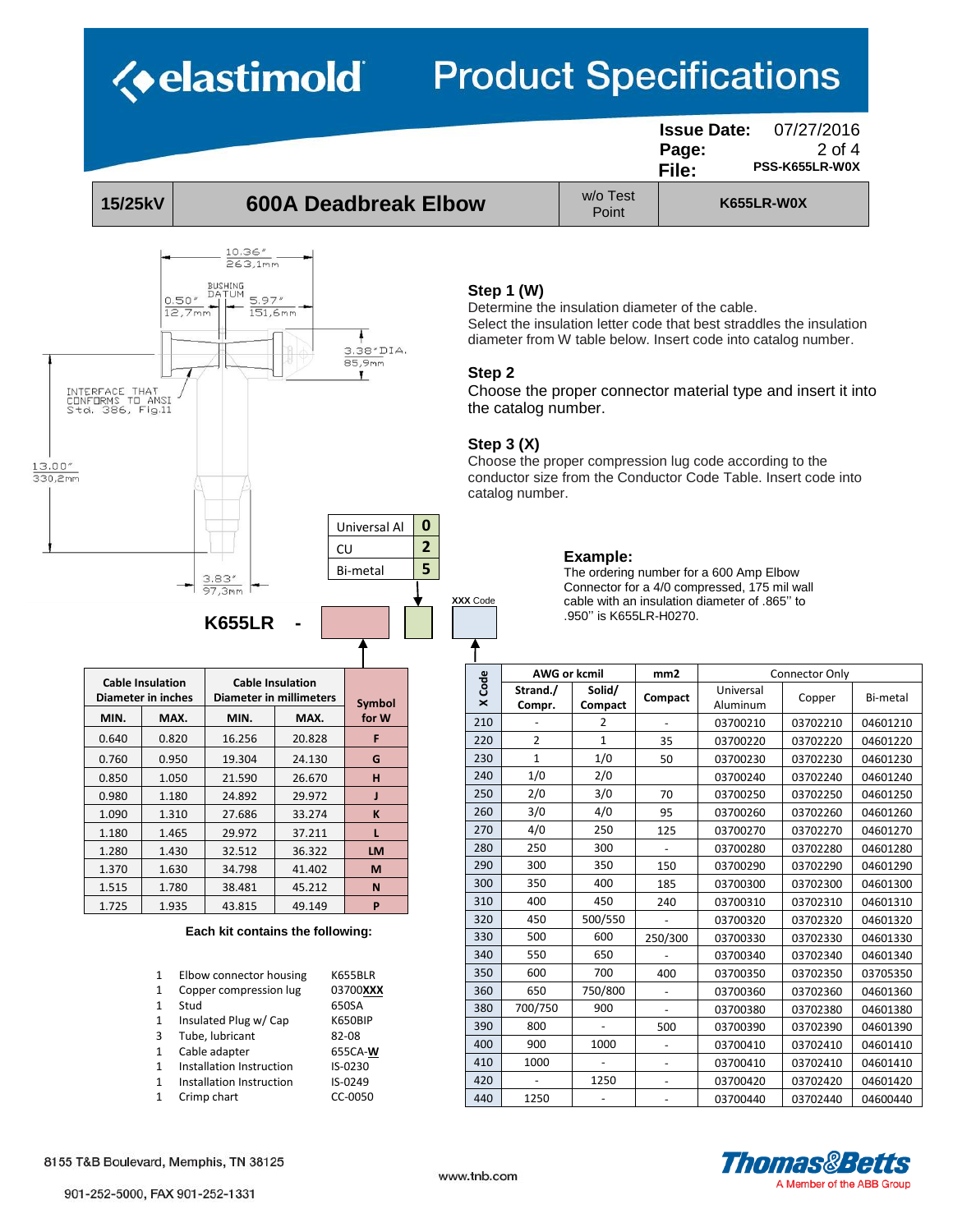|         | <b><i><u>Colastimold</u></i></b> | <b>Product Specifications</b> |                   |                |                                                             |  |  |
|---------|----------------------------------|-------------------------------|-------------------|----------------|-------------------------------------------------------------|--|--|
|         |                                  |                               |                   | Page:<br>File: | <b>Issue Date: 07/27/2016</b><br>$3$ of 4<br>PSS-K655LR-W0X |  |  |
| 15/25kV | <b>600A Deadbreak Elbow</b>      |                               | w/o Test<br>Point |                | <b>K655LR-W0X</b>                                           |  |  |

**IMPORTANT:**

For safety purposes, a sealing & grounding kit with the loadbreak elbow is **HIGHLY RECOMMENDED**. Please choose from the sealing and grounding kit below:



**For Copper Tape Shield Cables, the sealing & grounding kit part number will** 

**200ECS** or add suffix *"-S"* to part number for cables with nominal O.D. within the range of

#### **Example:**

The ordering number for an Elbow Connector for a 1/0 compressed/stranded, copper tape shield, 220 mil wall cable with an insulation diameter of .805'' to .895'', overall cable diameter is 1.05" and capacitive test point is **K655LR-B5240-SG3.**

For installation instruction for the 200ECSG3, please see IS-460



**For Jacketed Concentric Neutral Cables, the sealing kit part number will be: 200ECS** or add suffix *"-S"* to part number for cables with nominal O.D. within the range of .**80"-1.50"**

#### **Example:**

The ordering number for an Elbow Connector for a 1/0 compressed/stranded, jacketed concentric neutral, 220 mil wall cable with an insulation diameter of .805'' to .895'', overall cable diameter is 1.03" and capacitive test point is

### **K655LR-B5240-S**.

For installation instruction for the 200ECS, please see IS-459